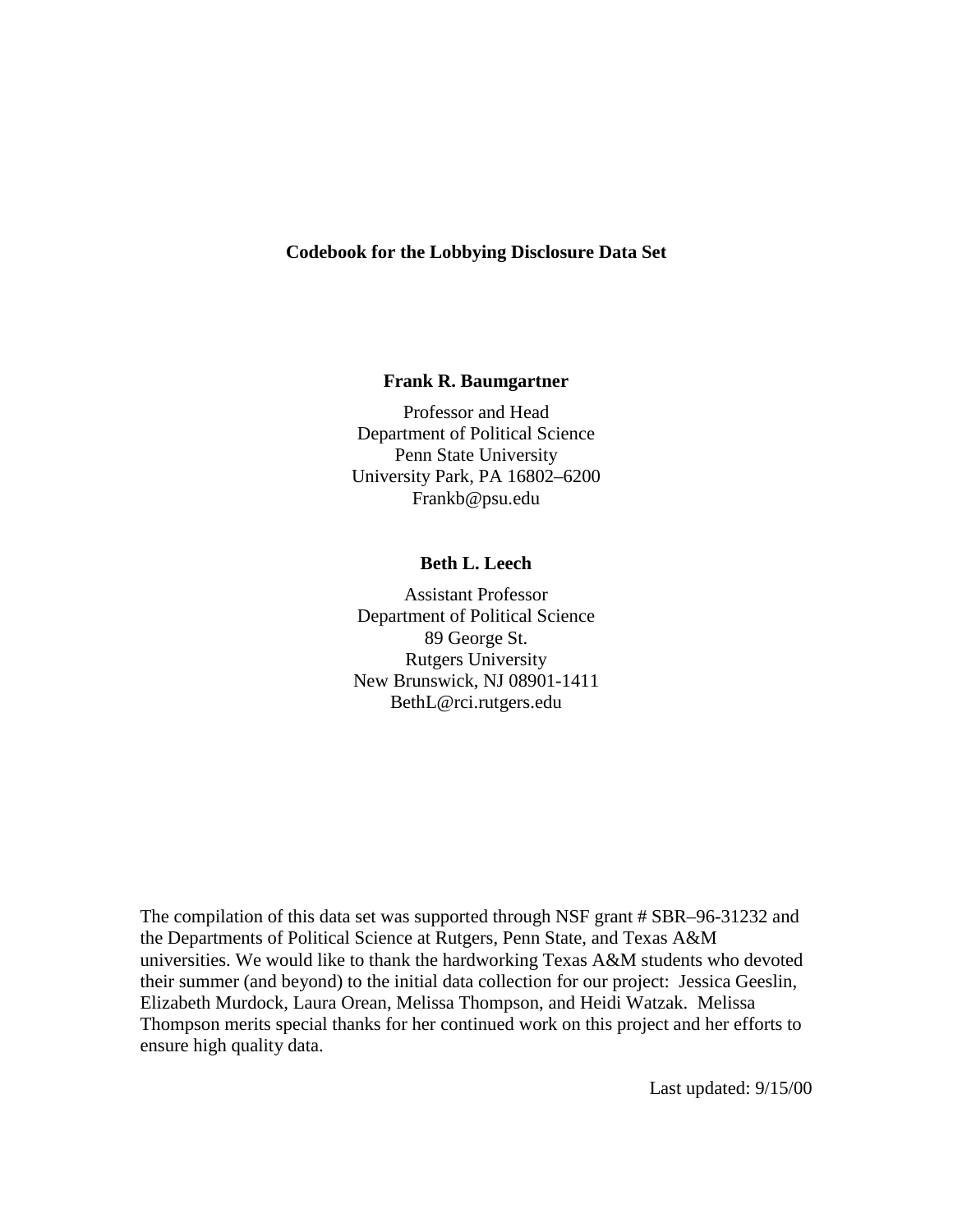# **Studying Groups through Lobbying Disclosure Reports1**

The 1995 Lobbying Disclosure Act significantly expanded the reporting requirements for organizations active in Washington, D.C. For the first time, it required semi-annual reports from each firm or organization active in Washington lobbying activities. Lobbying firms must file a report for each client; organizations employing their own inhouse lobbyists must report separately. All registrants must indicate the amount of money spent and the issues on which they were active, and they must file a separate report for each of 76 distinct issue-areas on which they lobbied. Reports must be filed semiannually with the Clerk of the House of Representatives and with the Secretary of the Senate. We obtained the complete set of records for the December 31, 1996, filing period—approximately 19,000 reports—and the data from these records are presented in this data set.

We began this project because although the act created a potential data goldmine for interest group scholars, accessibility and ease of use has been a problem (see Baumgartner and Leech 1999b, Furlong 1998). Members of the public may review the records only by traveling to Washington and using computers in the office of the Clerk of the House of Representatives. Even these data are available only as scanned-in images of the reports themselves. That is, the House computers provide no database that would allow one to discern any patterns of activity. (Considerable information from the 1997 lobbying disclosure reports is available from the Center for Responsive Politics and through its web site (<www.crp.org>); but even this source does not have the level of detail available in the original reports. For example, the Center for Responsive Politics site does not provide information about the issues on which the groups lobbied.) To help remedy these problems of accessibility, we purchased the entire set of lobbying disclosure reports for 1996 from the Secretary of the Senate (on microfilm) and have supervised a group of coders as they have worked (logging more than 1,000 hours in the process) to create a computerized database allowing the information to be analyzed systematically.

## **The data**

l

We previously have discussed (Baumgartner and Leech 1999b, also see Furlong 1998) the various values and drawbacks to the data collected as a result of the 1995 Lobby Disclosure Act. One of the principal advantages is that the law requires much more substantial reporting than previous legislation, allowing a much more accurate picture of the overall distribution of lobbying activities. Further, since registrants mention the actual issues on which they are active, researchers can explore the distribution of activities by issue and by issue-area (see Baumgartner and Leech 2000). Both direct lobbying activities conducted by organizations with Washington lobbyists and indirect lobbying

<sup>&</sup>lt;sup>1</sup> This discussion is adapted from Baumgartner and Leech 1999a, 1999b, and 2000.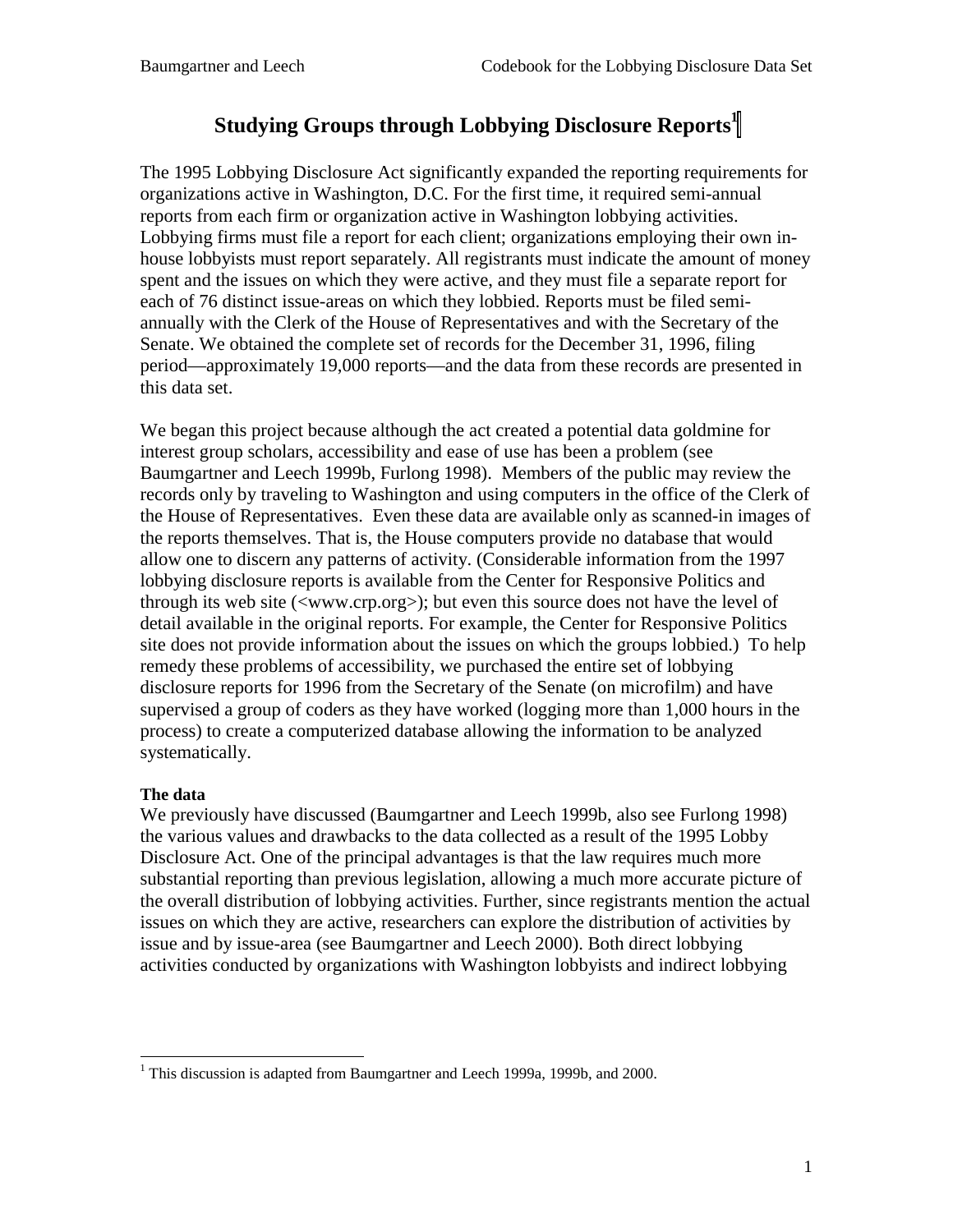activities undertaken by public relations and lobbying firms on behalf of paying clients are covered by the law, so its reports are much more complete than any available previously.

There also are limitations to the data of which researchers should be aware. The most important consideration is that groups are not required to register unless their semi-annual level of lobbying rises to above \$20,500 in expenditures (including the salaries of staff members who are active in lobbying activities) or \$5,000 paid to a single lobbying firm. Thus, groups relying on volunteers, those active only for a short time or on a single issue, and some others may fall beneath the threshold for registration. Further, groups need to report lobbying activities only when those activities take up more than 20 percent of the time an employee or hired lobbyist spent working for the organization in any six-month period. Thus the focus is on professional, full-time lobbying activities; occasional lobbyists are not covered.

A second consideration is how the act defines lobbying. The law considers lobbying activity to include any written or oral contact of a federal government official with policymaking responsibilities—including members of Congress, their staffs, and executive branch officials—if that contact is regarding the formulation or modification of legislation or regulations, or regarding the adoption of a contract, the nomination of an individual, or the execution of some regulation. Many formal processes of lobbying such as testifying at hearings, filing lawsuits, and submitting reports under notice and comment—are not included in the definition since this information is often available to the public in the form of lists of witnesses or files of public comments. Other activities that are not covered by the registration and reporting requirements of the act include grass-roots lobbying aimed at the general public; the use of paid media such as radio, television, or print advertisements; and activities conducted in response to requests from government.

A third consideration is the familiar problems associated with open-ended survey questions. The Lobby Reports ask an open-ended question about which issues the registrant lobbied on; as a result different groups give widely differing levels of detail regarding the issues on which they were active. Some mention such things as "Medicare reform" whereas others go into considerable detail, sometimes mentioning dozens of small elements of such an issue. In the data set these varied mentions are actually listed within textual variables; there also is a numeric variable that is a count of the number of issues mentioned in the Lobby Report.

A fourth consideration is the spending reports cannot be linked with the issues. That is, a group reporting \$1.5 million in spending on five different issue areas need not break out this spending to indicate which issues were the subject of how much of that combined spending. The analyst cannot say, therefore, how much lobbying was directed towards each issue. The total expenditures reported by an organization reflect all lobbying expenses on all issues, including any money spent to pay lobbying firms. The total income listed by a lobbying firm on a Lobby Report reflects the amount that firm received from that client on **all** issues. Hint: The easiest way to deal with this problem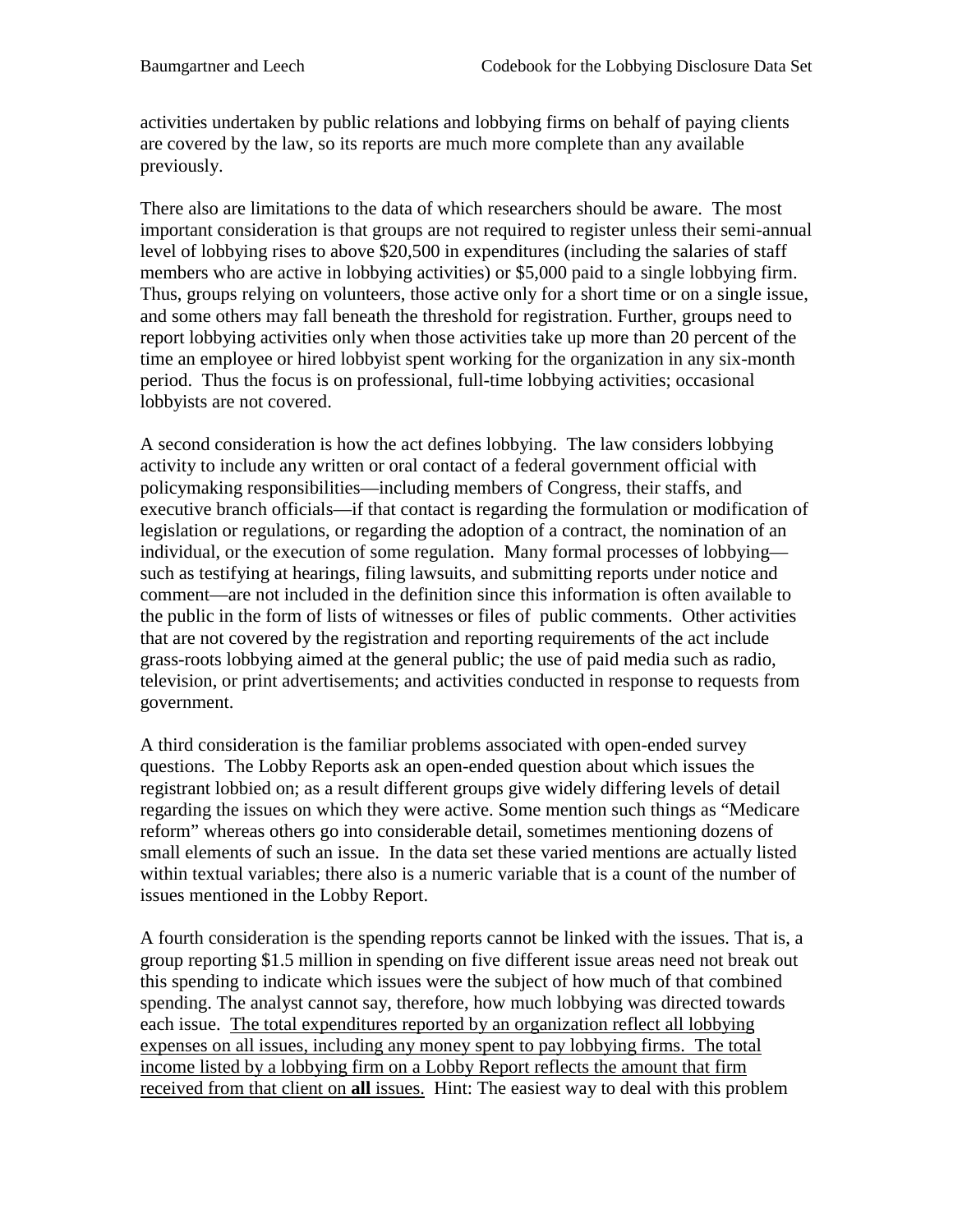during analysis is to aggregate the reports, then divide the income and expense variables by the number of reports.

Note that each line in this database corresponds to an individual Lobby Report filed with the Senate. Organizations may file many reports connected to many different issue areas. Researchers may aggregate the reports so that analysis can be done at the level of the interest group rather than the report by making use of the identification numbers associated with each organization in the dataset (RegID and ClientID).

## **Future data availability**

In the future we will be making available additional data from the 1996 Lobby Reports as used in Baumgartner and Leech 2000. These data make it possible to analyze activity on 142 randomly selected issues mentioned in the reports. Data listing by name the particular contact agencies mentioned in each of these reports also will be available at a future date.

### **Works cited**

- Baumgartner, Frank R. and Beth L Leech. 1999a. "Business Advantage in the Washington Lobbying Community: Evidence from the 1996 Lobbying Disclosure Reports." Paper presented at the 1999 Midwest Political Science Association Annual Meeting, Chicago.
- Baumgartner, Frank R. and Beth L. Leech. 1999b. "Studying Interest Groups Using Lobbying Disclosure Reports," *VOX POP* 17-3: 1-3.
- Baumgartner, Frank R. and Beth L. Leech. 2000. "Lobbying Alone or In a Crowd: The Distribution of Lobbying in a Sample of Issues."Paper presented at the 1999 Midwest Political Science Association Annual Meeting, Chicago.
- Furlong, Scott. 1998. The Lobbying Disclosure Act and Interest Group Lobbying Data: Two Steps Forward and One Step Back. *VOXPOP* 17 (3): 4–6.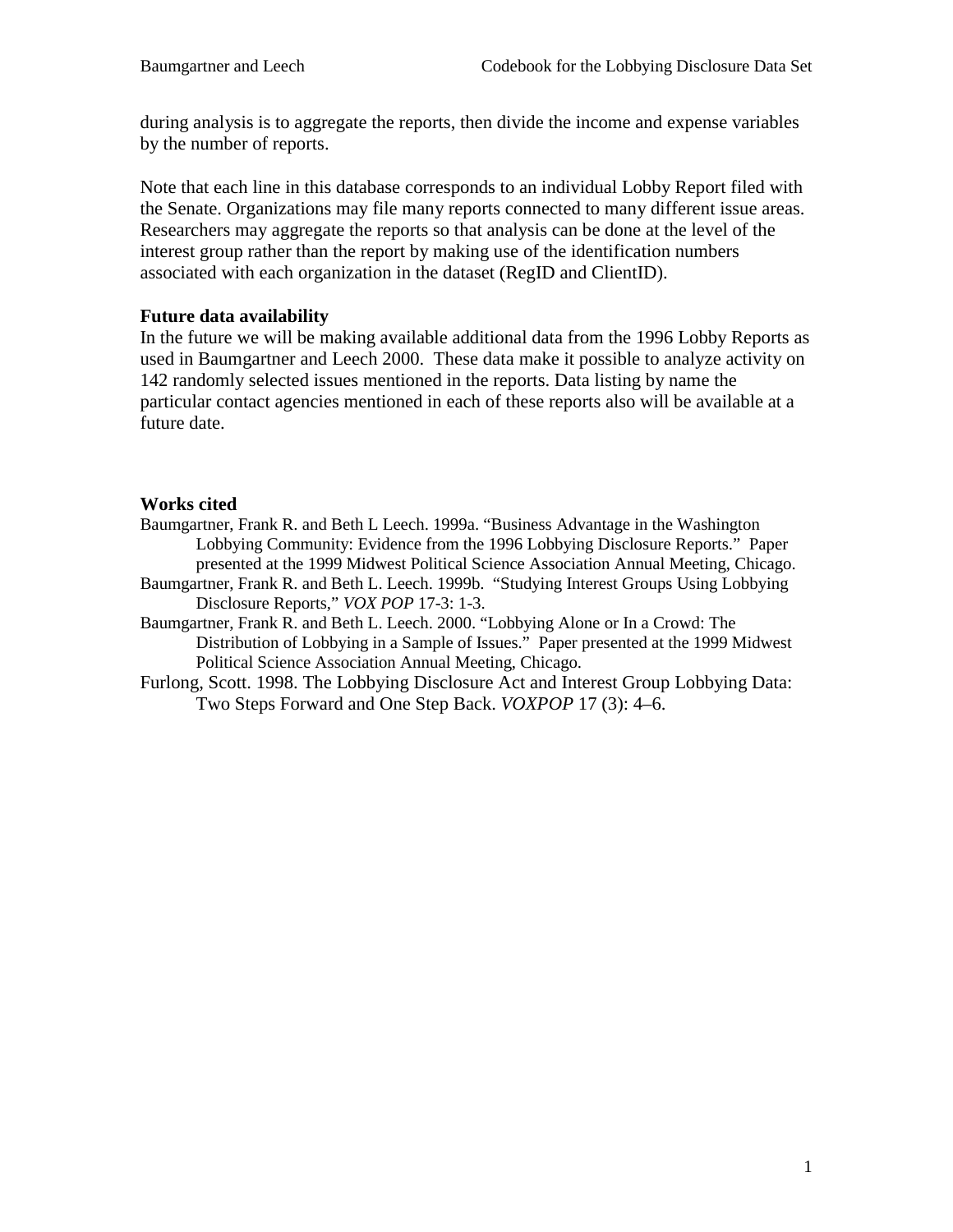### **001 ID**

A unique number assigned to each Lobbying Report in the database.

### **002 Regist**

A text variable that records the actual name of the organization that filed the lobbying disclosure report (the *registrant)*, as listed on Line 3 of the Lobbying Report [Form LD-2 (1/96)].

### **003 RegID**

A unique number assigned to each registrant in the database. Since each registrant can file multiple reports, there will be numerous lines in the dataset that refer to the same registrant.

## **004 RegType**

A code indicating the type of interest group, such that:

- 1 professional lobbying firm
- 2 business corporation<br>3 trade association
- trade association
- 4 professional association
- 5 labor union
- 6 citizen group or advocacy organization for the nonprofit sector
- 7 governmental entities
- 9 unknown
- 11 universities, other institutions of higher education, and associations of such institutions
- 12 hospitals, clinics, and other health-related institutions
- 13 other institutions, including government-sponsored corporations (FreddieMac, Fannie Mae), stock exchanges, PBS, museums.

Codes 1 and 2 can be combined to give you the total businesses and corporations in the data set. Codes 11-13 can be combined to give you the total "other institutions." Note that Code 7 is not really an accurate measure of governmental lobbying activity, as most governmental entities (states, cities, counties) are not required to register. These entities are sometimes registered anyway by the lobbying firms that they hire, but for the most part this category consists of Native American tribes, water districts, intergovernmental commissions, and public utilities.

These codes were assigned to the registrants by the researchers, using information available in *Washington Representatives* and through Web searches to determine the group type.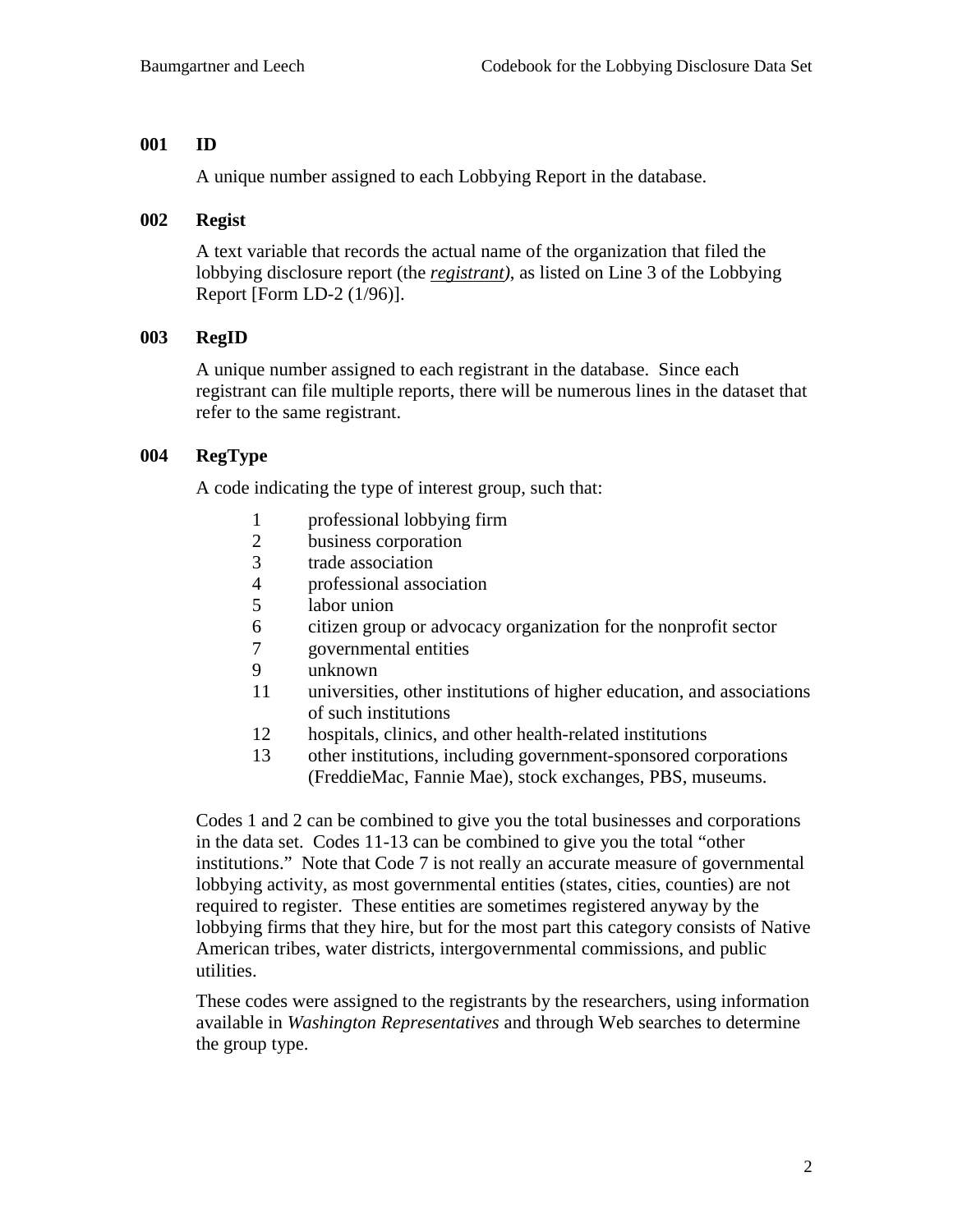#### **005 Client**

A text variable that records the actual name of the organization on whose behalf the lobbying disclosure report was filed (the *client*), as listed on Line 5 of the Lobbying Report [Form LD-2 (1/96)]. If the organization is representing itself (as opposed to hiring a lobbying firm), the entry will say "Self".

### **006 ClientID**

A unique number assigned to each client in the database. Since each client can be named in multiple reports, there will be numerous lines in the dataset that refer to the same client. Note that if the organization represented itself for the issues named in this particular Lobby Report, the **RegID** and the **ClientID** will be the same number.

### **007 ClntType**

A code indicating the type of interest group, such that:

- 1 professional lobbying firm<br>2 business corporation
- 2 business corporation<br>3 trade association
- 3 trade association<br>4 professional assoc
- professional association
- 5 labor union
- 6 citizen group or advocacy organization for the nonprofit sector
- 7 governmental entities
- 9 unknown
- 11 universities, other institutions of higher education, and associations of such institutions
- 12 hospitals, clinics, and other health-related institutions
- 13 other institutions, including government-sponsored corporations (FreddieMac, Fannie Mae), stock exchanges, PBS, museums.

Codes 1 and 2 can be combined to give you the total businesses and corporations in the data set. Codes 11-13 can be combined to give you the total "other institutions." Note that Code 7 is not really an accurate measure of governmental lobbying activity, as most governmental entities (states, cities, counties) are not required to register. These entities are sometimes registered anyway by the lobbying firms that they hire, but for the most part this category consists of Native American tribes, water districts, intergovernmental commissions, and public utilities. Also note that Code 1, professional lobbying firms, is included here because sometimes professional lobbying firms hire other firms to represent them. They of course also represent themselves on various issues, and thus would show up in the client category on those reports as well.

These codes were assigned to the registrants by the researchers, using information available in *Washington Representatives* and through Web searches to determine the group type.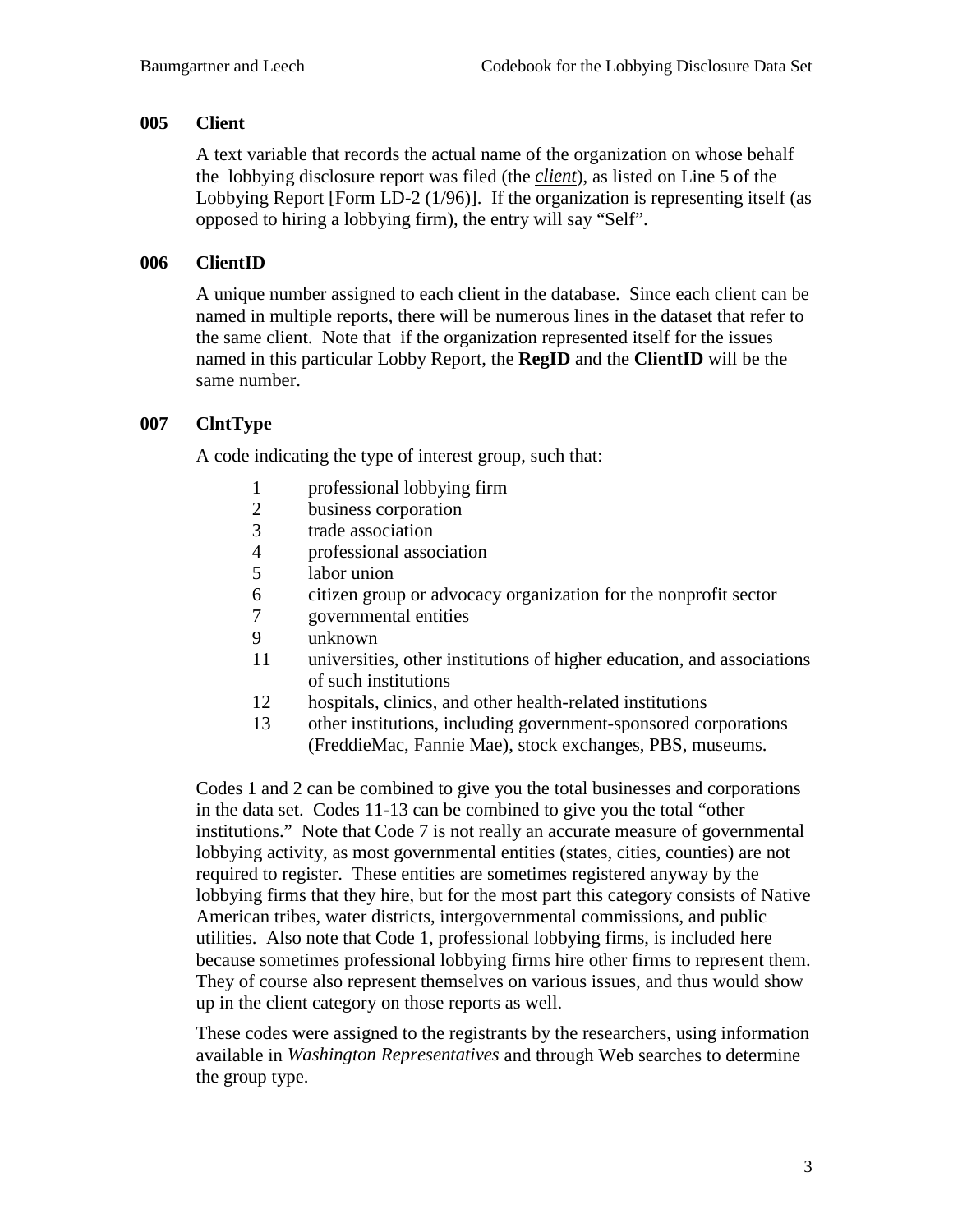## **009 InLess**

A dichotomous variable that applies only to lobbying firms. Indicates whether the firm checked a box reporting less than \$10,000 in income from the client during the past six months. Those receiving less than \$10,000 from the client are not required to specify their total income in variables 010 and 011.

## **010 InSix**

A continuous variable, applying only to lobbying firms, that records the actual dollar amount the firm received from the client during the last six months of 1996, as long as that amount is greater than \$10,000. Responses may be rounded to the nearest \$20,000.

-999 Missing data *– note that this variable will be missing on all Lobby Reports filed by organizations using in-house lobbyists, as well as on all reports listing less than \$10,000 in income from the client.* 

## **011 InYear**

A continuous variable, applying only to lobbying firms, that records the actual dollar amount the firm received from the client during all of 1996, as long as that amount is greater than \$10,000. Responses may be rounded to the nearest \$20,000.

-999 Missing data *– note that this variable will be missing on all Lobby Reports filed by organizations using in-house lobbyists, as well as on all reports listing less than \$10,000 in income from the client.* 

## **013 ExLess**

A dichotomous variable that applies only to organizations using in-house lobbyists. Indicates whether the organization checked a box reporting lobbying expenses of less than \$10,000. In such as case the registrant need not specify the exact amount of expenses on variables 014 and 015.

## **014 ExSix**

A continuous variable, applying only to organizations using in-house lobbyists, that records the actual dollar amount of the organization's lobbying expenses during the last six months of 1996, as long as that amount is greater than \$10,000. Responses may be rounded to the nearest \$20,000.

-999 Missing data *– note that this variable will be missing on all Lobby Reports that were filed by a lobbying firm, as well as on all reports listing less than \$10,000 in expenses.*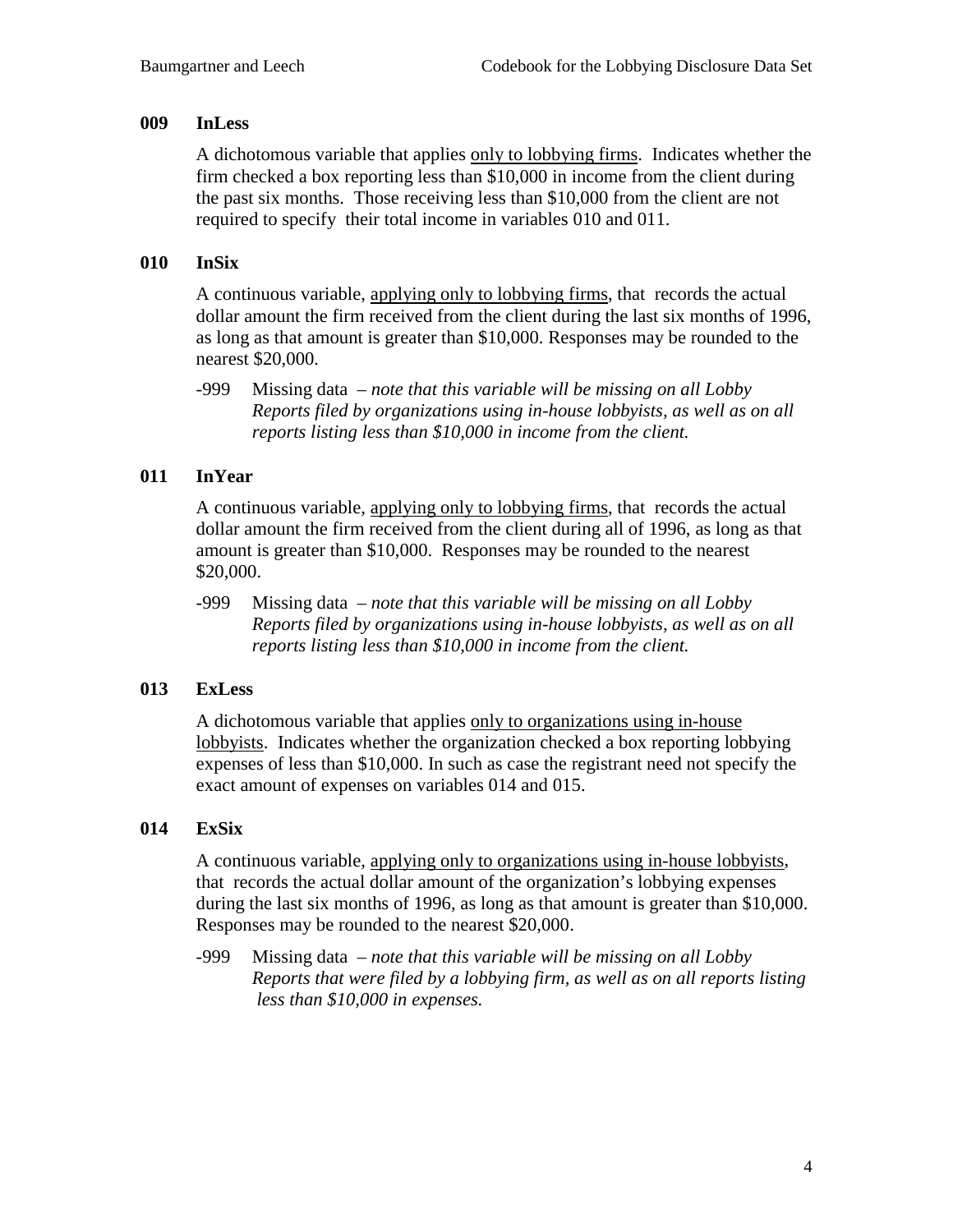### **015 ExYear**

A continuous variable, applying only to organizations using in-house lobbyists, that records the actual dollar amount of the organization's lobbying expenses during all of 1996, as long as that amount is greater than \$10,000. Responses may be rounded to the nearest \$20,000.

-999 Missing data *– note that this variable will be missing on all Lobby Reports that were filed by a lobbying firm, as well as on all reports listing less than \$10,000 in expenses.*

#### **016 IssArea**

A three-letter code indicating the issue area in which the organization lobbied. Separate Lobby Reports must be filed for each issue area. The issue-areas are selected by the registrant from a list of 76 codes on the Lobby Report form:

ACC Accounting ADV Advertising AER Aerospace AGR Agriculture ALC Alcohol & Drug Abuse ANI Animals APP Apparel/Clothing Industry/Textiles ART Arts/Entertainment AUT Automotive Industry AVI Aviation/Aircraft/Airlines BAN Banking BNK Bankruptcy BEV Beverage Industry BUD Budget/Appropriations CHM Chemicals/Chemical Industry CIV Civil Rights/Civil Liberties CAW Clean Air & Water (Quality) CDT Commodities (Big Ticket) COM Communications/Broadcasting/Radio/TV CPI Computer Industry CSP Consumer Issues/Safety/Protection CON Constitution CPT Copyright/Patent/Trademark DEF Defense DOC District of Columbia DIS Disaster Planning/Emergencies ECN Economics/Economic Development EDU Education ENG Energy/Nuclear ENV Environmental/Superfund FAM Family Issues/Abortion/Adoption FIR Firearms/Guns/Ammunition FIN Financial Institutions/Investments/Securities FOO Food Industry (Safety, Labeling, etc.) FOR Foreign Relations FUE Fuel/Gas/Oil GAM Gaming/Gambling/Casino GOV Government Issues

HCR Health Issues HOU Housing IMM Immigration IND Indian/Native American Affairs INS Insurance LBR Labor Issues/Antitrust/Workplace LAW Law Enforcement/Crime/Criminal Justice MAN Manufacturing MAR Marine/Maritime/Boating/Fisheries MIA Media (Information/Publishing) MED Medical/Disease Research/Clinical Labs MMM Medicare/Medicaid MON Minting/Money/Gold Standard NAT Natural Resources PHA Pharmacy POS Postal RRR Railroads RES Real Estate/Land Use/Conservation REL Religion RET Retirement ROD Roads/Highway SCI Science/Technology SMB Small Business SPO Sports/Athletics TAX Taxation/Internal Revenue Code TEC Telecommunications TOB Tobacco TOR Torts TRD Trade (Domestic & Foreign) TRA Transportation TOU Travel/Tourism TRU Trucking/Shipping URB Urban Development/Municipalities UNM Unemployment UTI Utilities VET Veterans WAS Waste (hazardous/solid/interstate/nuclear) WEL Welfare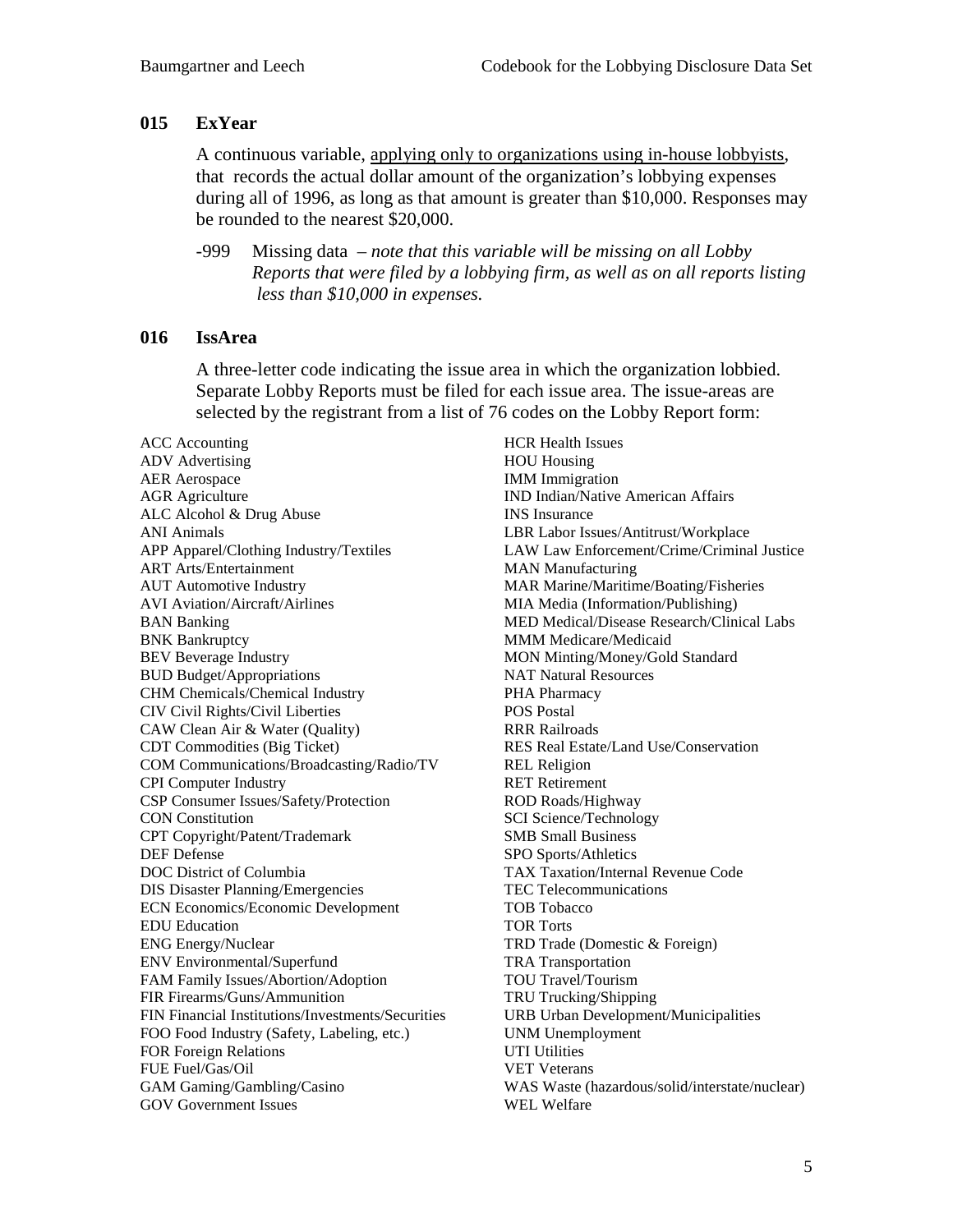### **017 House**

A dichotomous variable indicating whether the report mentioned contacting the U.S. House on these issues, such that

- 0 U.S. House not mentioned
- 1 U.S. House is mentioned

### **018 Senate**

A dichotomous variable indicating whether the report mentioned contacting the U.S. Senate on these issues, such that

- 0 U.S. Senate not mentioned
- 1 U.S. Senate is mentioned

### **019 WhiteH**

A dichotomous variable indicating whether the report mentioned contacting the White House on the issues listed in the report. This variable was coded as yes if the group mentioned President Clinton, the Clinton administration, Vice President Gore, or the White House policy liaison for the issue area.

- 0 White House not mentioned
- 1 White House is mentioned.

### **020 Agencies**

A continuous variable indicating the actual number of different agencies and subagencies mentioned as having been contacted in connection with the issues listed in the report.

#### **021 Issues**

Indicates the number of different issues lobbied on by the registrant that are listed in the report. Note that this is not the same thing as the total number of issues lobbied on by that registrant, since each registrant may file reports in a variety of issue areas. The issues listed on the other reports may be the same issues or may be different issues. Also note that this variable is truncated at 12 issues.

## **022 Lobbyist**

Number of registered lobbyists listed by the registrant.

-999 Missing data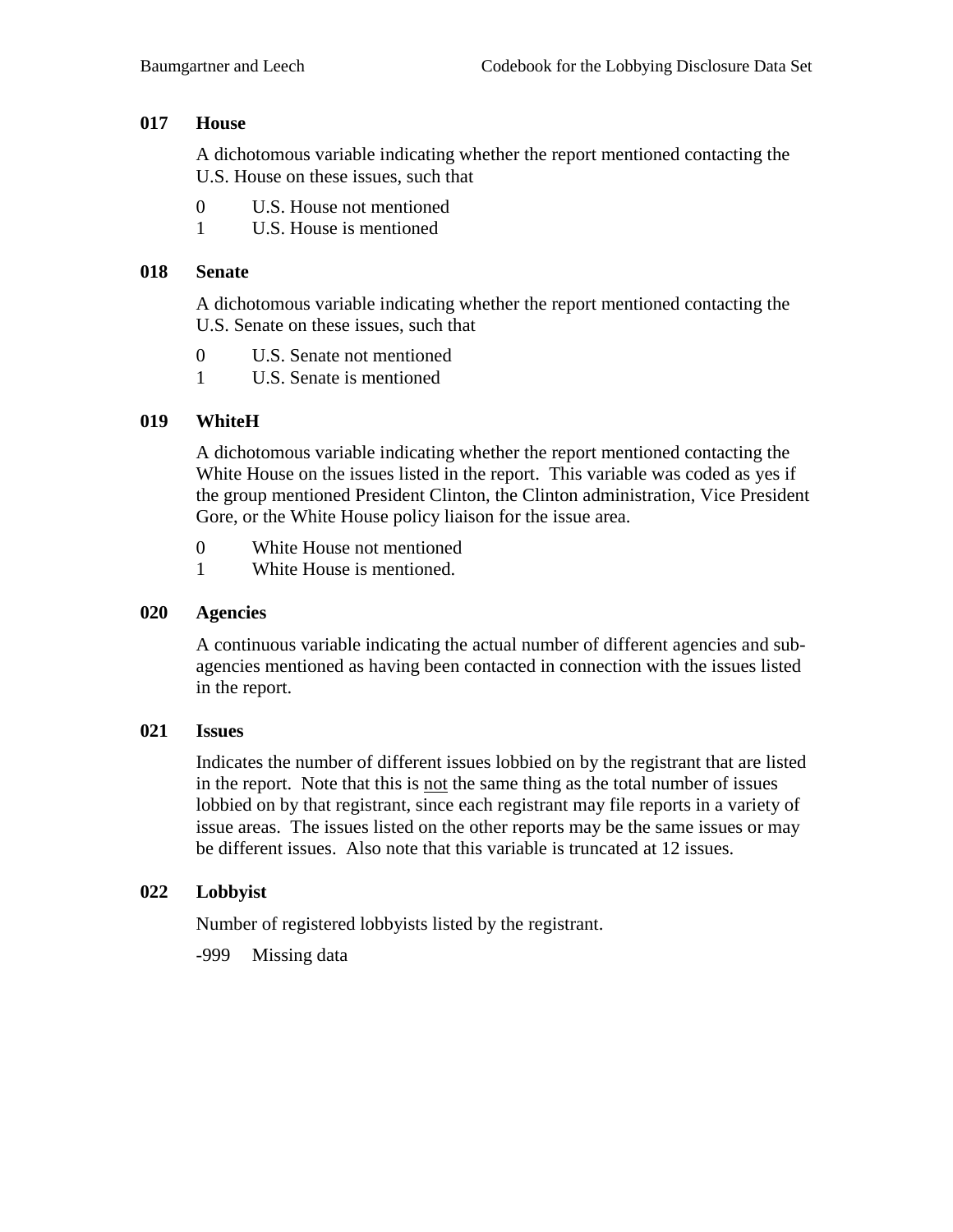### **023 Foreign**

A dichotomous variable indicating whether the registrant identified a "foreign entity" on line 12 of the Lobby Report. Note that this line of the report was worded in a confusing manner and the resulting data from this question are suspect. Only 554 respondents identified a foreign entity, and a close look at the data will show that many respondents representing foreign governments and firms failed to respond to this question.

- 0 Foreign entity not mentioned
- 1 Foreign entity is mentioned.

### **024 IssueA**

A text variable that lists the description of issues lobbied on that the registrants listed in the report. This variable recreates as closely as possible the language from the report, however in many cases abbreviation and editing was necessary. The next 11 variables contain other issue-mentions if the report contained other issue-mentions. Usually each variable contains a description of just one issue (or no issue if the organization mentioned fewer than 12 issues). In a few cases, however, where the organization mentioned more than 12 issues, the additional descriptions are squeezed into the same cell of the database. This happens relatively rarely, as the modal number of issues mentioned is 1.

#### **025 IssueB**

A text variable that lists the description of issues lobbied on that the registrants listed in the report. This variable recreates as closely as possible the language from the report, however in many cases abbreviation and editing was necessary.

#### **026 IssueC**

A text variable that lists the description of issues lobbied on that the registrants listed in the report. This variable recreates as closely as possible the language from the report, however in many cases abbreviation and editing was necessary.

#### **027 IssueD**

A text variable that lists the description of issues lobbied on that the registrants listed in the report. This variable recreates as closely as possible the language from the report, however in many cases abbreviation and editing was necessary.

#### **028 IssueE**

A text variable that lists the description of issues lobbied on that the registrants listed in the report. This variable recreates as closely as possible the language from the report, however in many cases abbreviation and editing was necessary.